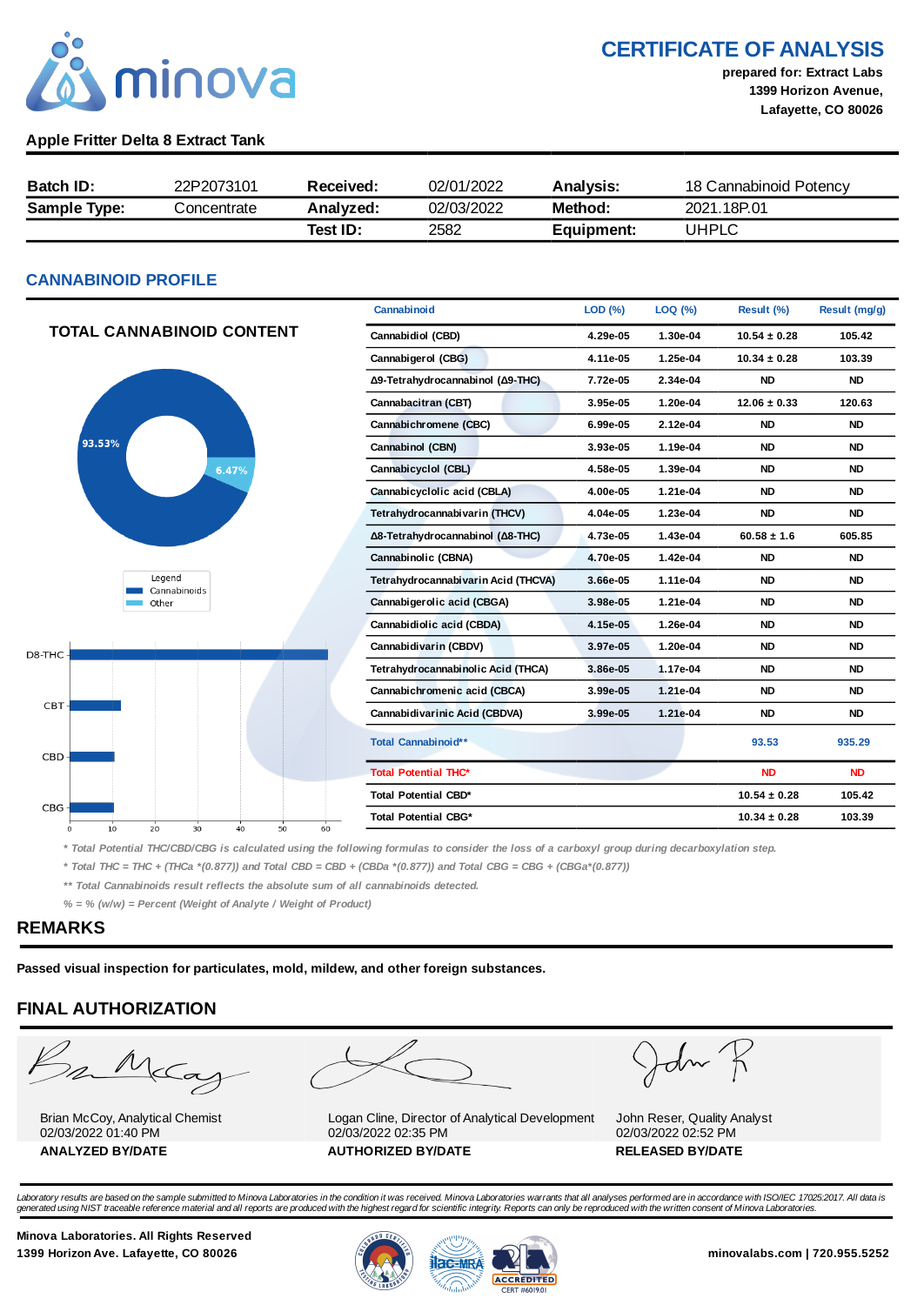

CERTIFICATE OF ANALYSIS

prepared for: Extract Labs 1399 Horizon Avenue, Lafayette, CO 80026

### Apple Fritter Delta 8 Extract Tank

| <b>Batch ID:</b>    | 22P2073101  | Received: | 02/01/2022 | Analysis:  | <b>Residual Solvents</b> |
|---------------------|-------------|-----------|------------|------------|--------------------------|
| <b>Sample Type:</b> | Concentrate | Analyzed: | 02/02/2022 | Method:    | 2021.RS.01               |
|                     |             | Test ID:  | 2583       | Equipment: | <b>GCMS</b>              |

## RESIDUAL SOLVENTS

| <b>SOLVENT</b>           | <b>REPORTABLE RANGE</b> | <b>RESULT (ppm)</b> |
|--------------------------|-------------------------|---------------------|
| Acetone                  | $100 - 1000$            | *ND                 |
| <b>Acetonitrile</b>      | $100 - 1000$            | *ND                 |
| <b>Benzene</b>           | $0.2 - 4$               | *ND                 |
| <b>Butanes</b>           | $100 - 1000$            | *ND                 |
| Ethanol                  | $100 - 1000$            | *ND                 |
| <b>Ethyl Acetate</b>     | $100 - 1000$            | *ND                 |
| Heptane                  | $100 - 1000$            | *ND                 |
| <b>Hexanes</b>           | $6 - 120$               | *ND                 |
| <b>Isopropyl Alcohol</b> | $100 - 1000$            | *ND                 |
| Methanol                 | $100 - 1000$            | *ND                 |
| <b>Pentanes</b>          | $100 - 1000$            | *ND                 |
| Propane                  | $100 - 1000$            | *ND                 |
| <b>Toluene</b>           | $18 - 360$              | *ND                 |
| <b>Xylenes</b>           | 43 - 860                | *ND                 |

\*ND = Below Reportable Range

# REMARKS

Passed visual inspection for particulates, mold, mildew, and other foreign substances.

# FINAL AUTHORIZATION

mMcCa

Brian McCoy, Analytical Chemist 02/02/2022 12:18 PM

Logan Cline, Director of Analytical Development 02/02/2022 01:34 PM ANALYZED BY/DATE AUTHORIZED BY/DATE AUTHORIZED BY/DATE

John

John Reser, Quality Analyst 02/02/2022 02:27 PM

Laboratory results are based on the sample submitted to Minova Laboratories in the condition it was received. Minova Laboratories warrants that all analyses performed are in accordance with ISO/IEC 17025:2017. All data is<br>

Minova Laboratories. All Rights Reserved